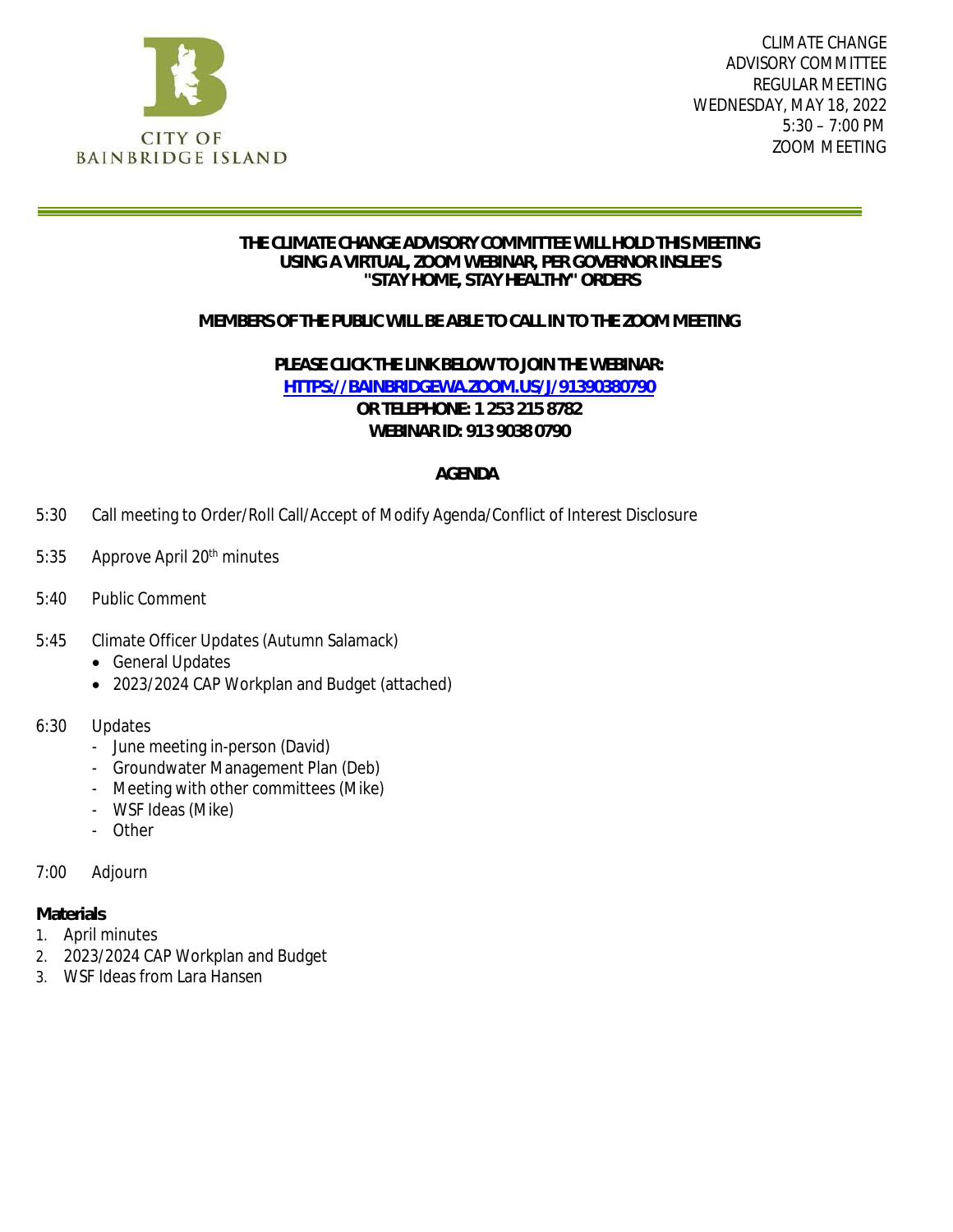### **Climate Change Advisory Committee Meeting Minutes Wednesday April 20, 2022**

Present: Committee members Steve Richard (volunteer emcee), Deborah Rudnick (secretary), John Kydd, Julie Matthews, Lara Hansen, Derik Broekhoff, Jens Boemer

Council Liaison: Leslie Schneider (left early)

City staff: Autumn Salamack, climate officer and staff liaison

Attendees: Jacquelyn Shaff (will be speaking)

No conflicts of interest stated

Approval of March minutes: Julie moves, seconded by John, all approve.

Public Comment: none

### **Discussion:**

5:45 Climate Officer Updates (Autumn Salamack)

- $\bullet$  [Climate Smart Challenge](https://www.climatesmartbainbridge.org/) April 21st community webinar
- Upcoming public events for Climate Smart Bainbridge program soliciting volunteers to help staff tables

April 24th Earth Day event –Julie helping staff table and Monthly Farmer's Market table

- Community Volunteer Opportunities .xlsx link was not working in packet, but she will share the file with all of us for May – August farmers market table: May 7, June 18, July 16, August 13.
- Solar and battery energy storage project: ARPA funds for developing solar and storage at 6 of our 16 emergency/disaster hubs: waterfront rec center; bi rec center; Bloedel; BHS; Hyla; and battle point. Bloedel and battle point carport. Leslie mentioned the importance of battery storage to function for emergency use. Does it make sense to make it possible to charge EVs at these centers- is that being considered? Autumn: battery storage: minimum of 3 days, we could discuss whether that should be increased, and whether there might be opportunities for EV infrastructure. Have reviewed solar capacity at a very high level. https://bainbridgeprepares.org/teams/hubs/
- STEP/GHG Emissions RFQ responses due April 28th (see attached in meeting packet)
	- o Help us look at additional actions that could help us identify additional sources of emissions reductions; and measure GHG in a consistent manner for our ongoing inventory. Our existing data is based off of PSRC modeling, at a larger scale; hoping to build on transportation planning and projects already occurring at the City
	- o Leslie asked about reductions in taxes from gas taxes and looking at this potential reduction in revenue stream and what might be possible to put in its place. PSRC is doing some investigating on this front and she shared some information: <https://waroadusagecharge.org/>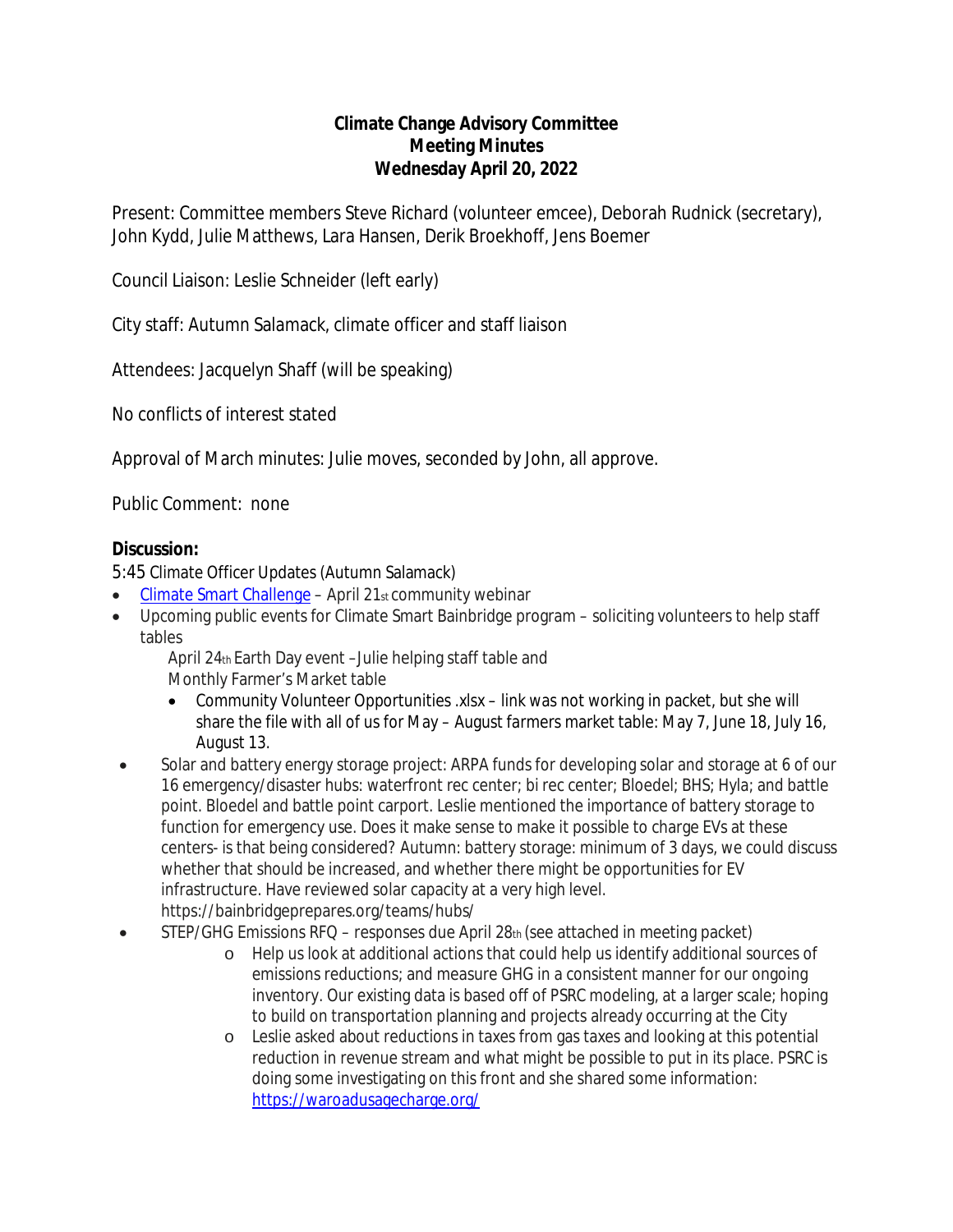- ETIPP application- in April 12th Council agenda packet
	- o Looking for increased resilience and reduced timeframe for achieving clean energy goals. They are evaluating in mid-May and hoping to announce in mid-June.
- PSE Green Power program participation: city has been participating since 2017. In the past we've paid for a fixed monthly amount for electricity use, and if we don't true this up at the end of the year, we may go a bit over or under. The last 2 years we have gone under. Autumn submitting a request that we go back to 100% clean energy for the next few years, until there is enough of a shift under CETA. John wondered if we got a response from PSE regarding our written questions about their carbon reduction statements- Jens believes we got these and David shared these on April 6. Jens says 14% of BI electricity customers have signed up for green power- that's the highest in the entire PSE coverage area. We haven't achieved a critical mass of customers to influence the energy mix by PSE, nor could we even with total participation from the Island. This is a complex issue that we need a simple way to explain, and the committee may want to think on this some more.
- EVs and alternative fuels next steps for the COBI fleet: 6 year electrification plan for fleet, including biofuel transition. Have been having a number of conversations on grant opportunities on this front. There's a lot of effort and communication around car-sharing and EVs. Kitsap transit – 30 EBs by 2024, and hydrogen fuel cells as well; parks is already transitioning hand-held equipment as is COBI- zero-emission landscaping tools.
- EV-ready code: Having initial conversations between PW and planning to move forward with an EVready code for new commercial and multifamily construction.
- Business Ambassador program Plastic Free Restaurant rebates thru May 31 to pay restaurants for transitioning to durables. Working with chamber of commerce and zero waste as "ambassadors". Some reports in from customers that they are still seeing materials out, business ambassadors will do some more site visits. Promoting early compliance with regs starting Jan 2023: for in-house dining to be non-disposable and takeaway "home compostable"; 25cent fee for single-use coffee cups; prohibiting single-use shampoos and the like for hotels.
- Solid waste and biodigester next steps ad hoc solid waste committee formed to consider Vincent rd site and look at overall waste system- REAC, Zero waste, chamber. They are meeting in early May. Autumn will follow up with CM on whether CCAC should be involved in this committee too. Draft RFP to look at consultant support.
- PSE has done some initial work on potential for community solar and there is some initial indication- awareness that also have biodigester evaluation going on and need to be cognizant of both.
- COBI and Poulsbo meeting collaboration to see where interests overlap. CM, Poulsbo's mayor, and council participation.
- CCAC Applications due by April 29<sup>th</sup> for those whose terms are expiring- Julie, Jens, and Deb.

6:15 UW Intern Report out on Senior Center Focus Group (Jackie Shaff -see attached in meeting packet)

- Focus group results from work with Bainbridge Senior Center to better understand seniors' concerns, values and norms that influence willingness to adopt CAP actions
- Jackie is a master's student in marine and public affairs, and program on climate change. This was her capstone project.
- Jackie will follow up with Mike and Autumn with reports; she is happy to share any of her presentation resources and the full list of 26 original people who indicated interest.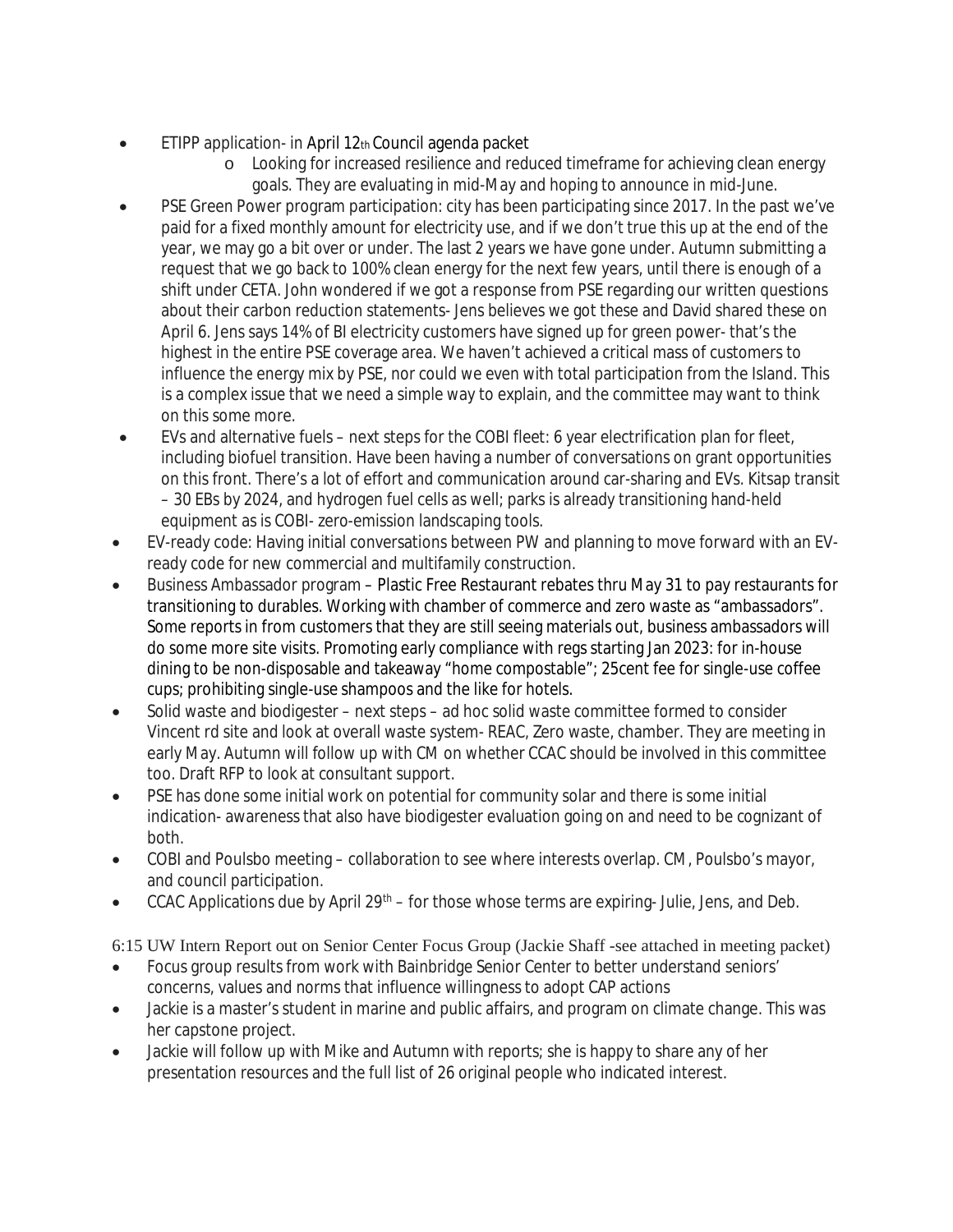- Jackie and Autumn both said that the biggest surprise was how knowledgeable and interested the participants were.
- John asked about areas of particular interest- barriers had to do with costs and home ownership were particularly mentioned. It would be interesting to follow up with a younger cohort to see how that compares/contrasts.
- More reminders and different ways to reach out.

6:30 Climate Action Plan Updates

- Groundwater Management Plan Maureen is working on a lot of data compilation and structuring the plan report; she is working with Christian Berg who gave us an update on the well monitoring network that they are trying to expand- folks can reach out to Deb if they are on a private well and might be interested in participating in that monitoring network.
- John mentioned efforts to move forward with Interfaith Climate Circle, developing a pledge
- Other: sign up for the community climate challenge and help spread the word! Webinar April 21 [https://www.climatesmartbainbridge.org](https://www.climatesmartbainbridge.org/)

7:00 Adjourn

Co-Chair 05/18/2022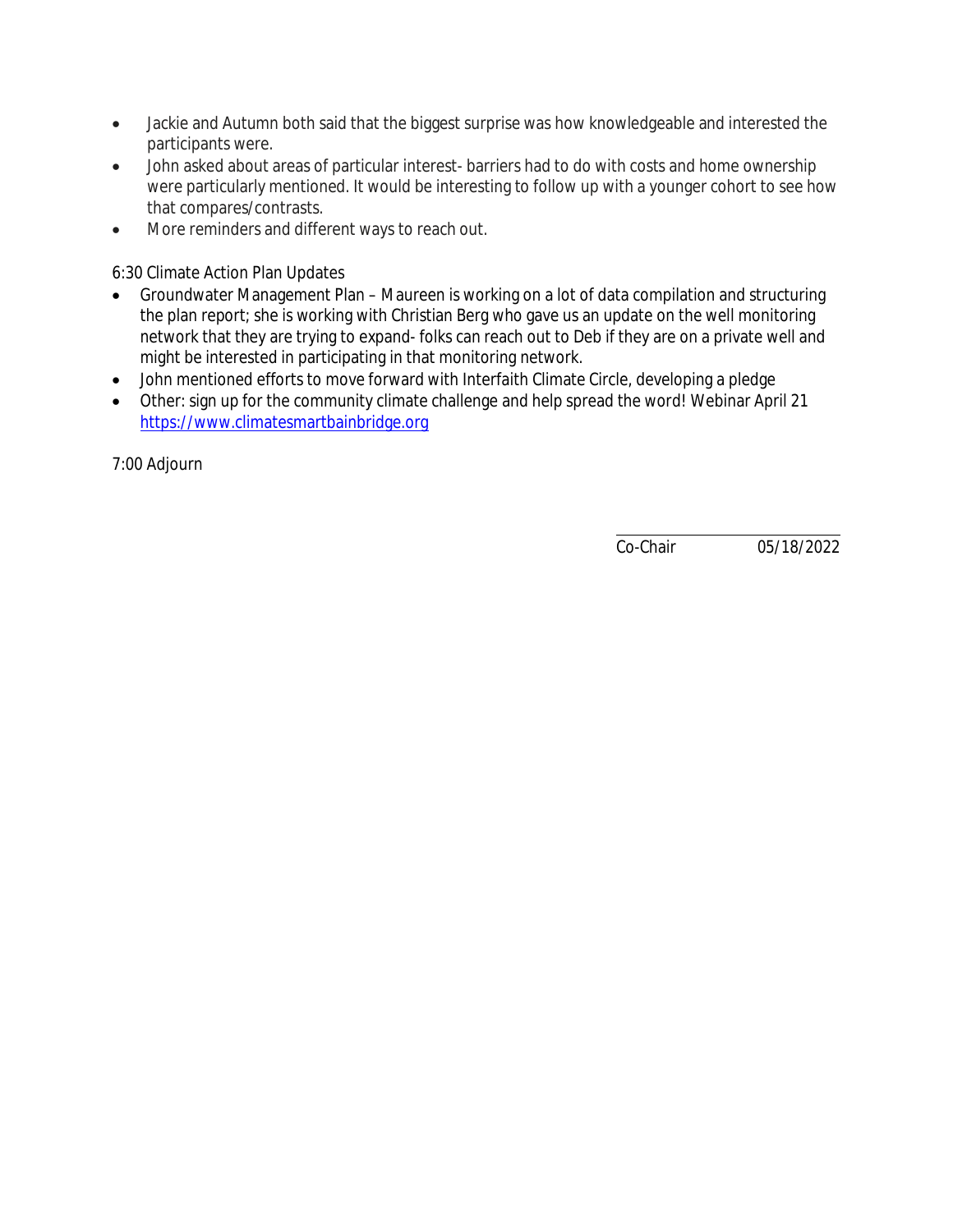## **2023-24 CAP Workplan and Budget**

### **Goal & Process**

Climate Officer to meet with CCAC from June – August for input on priority CAP-related actions to include in the 2023-24 workplan and budget request. Staff budget proposals will be drafted in the summer and a final proposed budget provided to the Council in late September. The budget may then be referred by Council for additional review by CCAC and other committees in October.

- 1. Review original list of priority actions from the 2020 CAP and recommended updates from Autumn
	- June meeting materials will include an updated list of recommended actions to target in 2023- 24 with reference to those priority actions identified in the CAP (both the table below and Appendix A); additional projects initiated in 2022 that carryover into 2023-24; and additional, staff-identified priorities for 2023-24 CAP Workplan
	- Discussion topics for June meeting:
		- o Anything to add/remove?
		- o Consider the right number of actions to include as "highest priority" actions
- 2. Review updated list of recommended priority actions with respect to the evaluation criteria listed below
	- Emissions reduction impact (contribution toward 25% by 2025 reduction goal)
	- Prepares our community for climate change impacts (adaptation and resilience)
	- Provides meaningful and equitable climate action
	- Cost of implementation
	- Available City staff resources to manage and implement
- 3. Estimate costs associated with actions and potential funding packages
	- Develop groupings of actions at tiered levels, such as gold (everything could be funded), silver (some things could be funded), and bronze (bare minimum, highest priority actions only could be funded) levels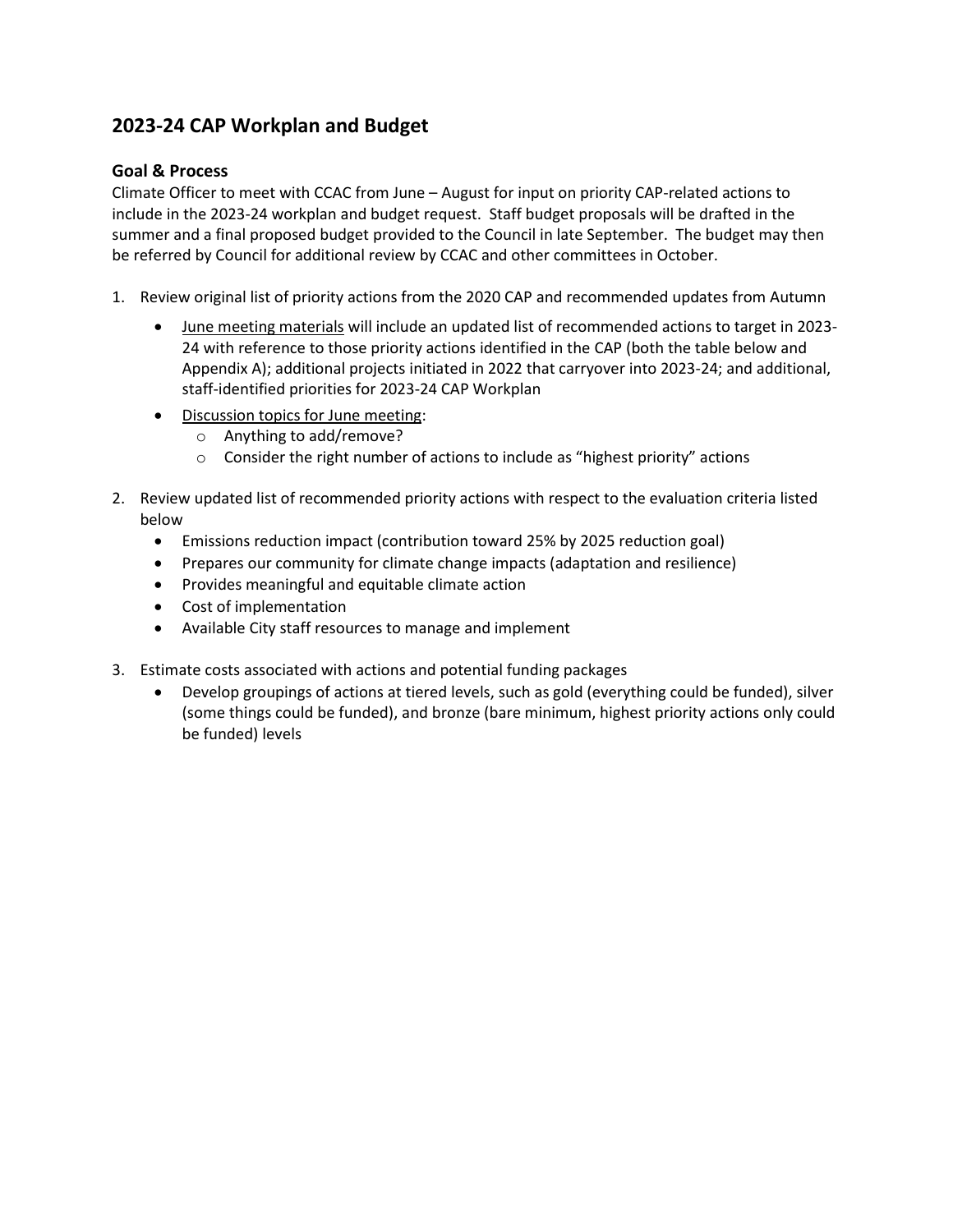# **Priority Actions from 2020 CAP**

*See Appendix A – [Priority Actions on page 98 of the CAP](https://www.bainbridgewa.gov/DocumentCenter/View/14354/Final-Bainbridge-Island-Climate-Action-Plan-November-12th-2020) – for 79 additional priority actions* 

| <b>Initial CAP Priority Action Item List for First 18 Months</b> |                |                               |                                                                                                                                                                                                                                                                                                                                                                                                                                                                                                                            |                                                                                                                                                                                                                                                                            |  |  |  |
|------------------------------------------------------------------|----------------|-------------------------------|----------------------------------------------------------------------------------------------------------------------------------------------------------------------------------------------------------------------------------------------------------------------------------------------------------------------------------------------------------------------------------------------------------------------------------------------------------------------------------------------------------------------------|----------------------------------------------------------------------------------------------------------------------------------------------------------------------------------------------------------------------------------------------------------------------------|--|--|--|
| <b>Topic &amp; Action #</b>                                      |                |                               | <b>Description</b>                                                                                                                                                                                                                                                                                                                                                                                                                                                                                                         | May 2022 Status                                                                                                                                                                                                                                                            |  |  |  |
| Implementation                                                   | $\mathbf{1}$   | 5.A.1.b<br>6.A.1.c<br>7.D.1.a | Use the EcoAdapt Climate Change Adaptation Certification Tool, or similar tool, in COBI<br>decision making.<br>Require all new and renovated buildings to apply the tool to identify and avoid<br>climate risks as part of the permitting process.<br>Evaluate all COBI land acquisition and development decisions for City lands or in<br>City review of private development using the tool to ensure decisions are climate<br>informed.<br>Apply the tool to any new waste-related infrastructure projects.<br>$\bullet$ | Tested tool use with retrofit project at the Senior<br>Center<br>Scope of work for professional services agreement<br>to update the tool and provide staff training<br>drafted                                                                                             |  |  |  |
|                                                                  | $\overline{2}$ | 9.B.1.a                       | Consider and minimize the potential for unintended and/or unequitable impacts from<br>each action prior to implementation.                                                                                                                                                                                                                                                                                                                                                                                                 | Drafted a series of questions to ask for all City<br>$\bullet$<br>projects based on the "Racial Equity Toolkit: An<br>Opportunity to Operationalize Equity" developed<br>by the Local and Regional Government Alliance on<br>Race & Equity; testing on City project in May |  |  |  |
|                                                                  | 3              | 8.C.1.a<br>8.C.1.b            | Hire City staff to coordinate and lead climate efforts and review existing authorities.<br>In coordination with the COBI attorney, review existing laws, regulations and<br>$\bullet$<br>policies and revise as needed.<br>Hire a COBI Climate Mitigation/Adaptation Officer to coordinate activities between<br>and among the various city offices, inspect for compliance with climate related<br>code compliance, and serve as a City staff liaison with the CCAC.                                                      | Climate Officer hired<br>$\bullet$<br>Review of existing authorities action needs an<br>outline with specific topics for review (or will take<br>place on a case by case basis)                                                                                            |  |  |  |
|                                                                  | 4              | 9.D.1.a                       | Develop cost estimates for the highest priority CAP actions and staffing requirements<br>and list potential funding sources (in year 1).                                                                                                                                                                                                                                                                                                                                                                                   | Completed for 2022 activities; underway for 2023-<br>24 activities                                                                                                                                                                                                         |  |  |  |
| Inventory<br><b>GHG</b>                                          | 5              | 2.A.1.a                       | COBI will work with the CCAC to improve the accuracy and site-specificity of data for<br>GHG emission categories that are currently based on regional models (particularly<br>vehicles and air travel).                                                                                                                                                                                                                                                                                                                    | Released RFQ to obtain better VMT data for next<br>inventory and potential update to 2014 baseline<br>Initial work likely to conclude in 2022; ongoing<br>$\bullet$<br>data needs/costs TBD                                                                                |  |  |  |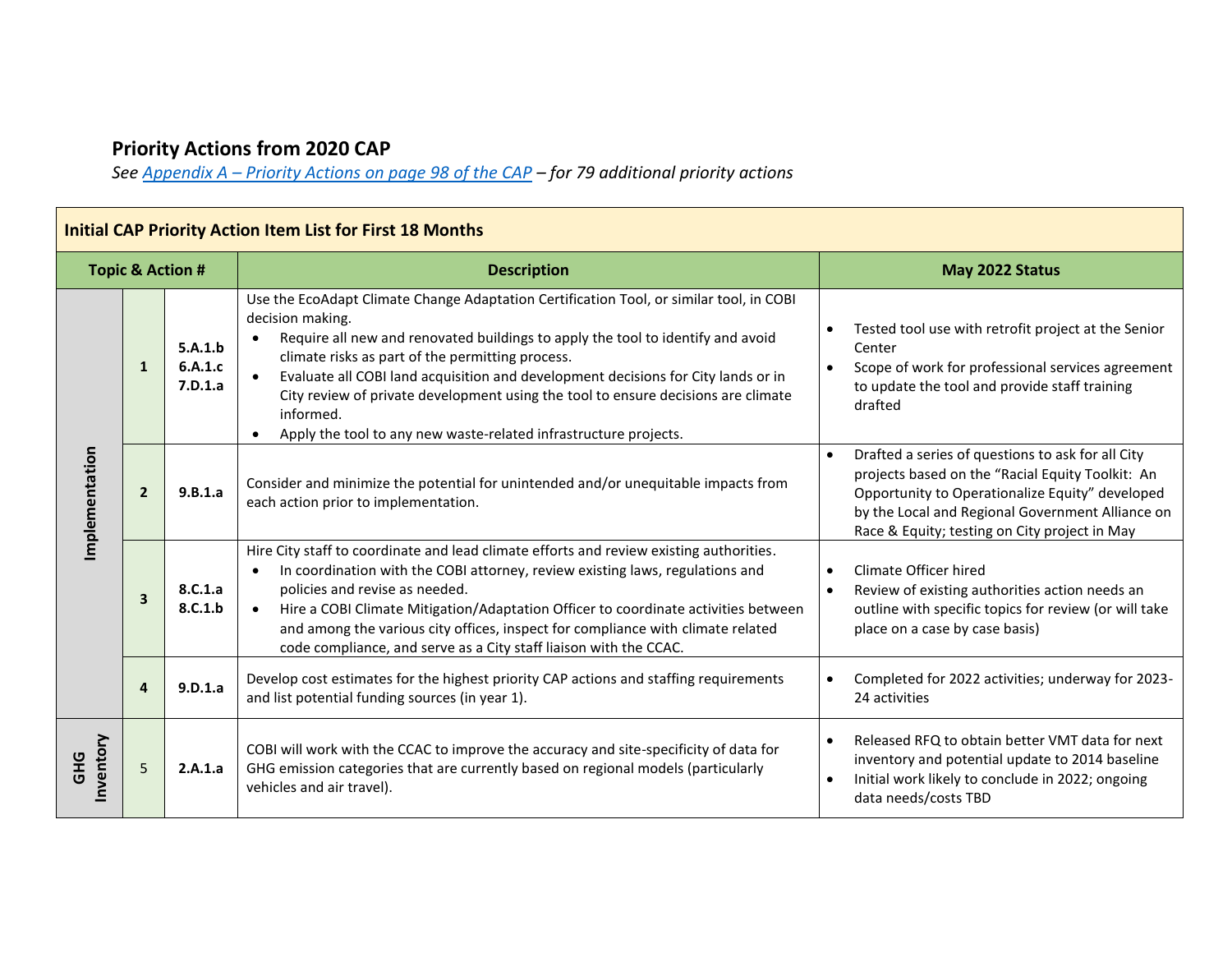| <b>Topic &amp; Action #</b> |                |         | <b>Description</b>                                                                                                                                                                                                                                                                                                                                                                                                                                                     | May 2022 Status                                                                                                                                                                         |
|-----------------------------|----------------|---------|------------------------------------------------------------------------------------------------------------------------------------------------------------------------------------------------------------------------------------------------------------------------------------------------------------------------------------------------------------------------------------------------------------------------------------------------------------------------|-----------------------------------------------------------------------------------------------------------------------------------------------------------------------------------------|
| Energy                      | 6              | 3.A.1.b | Work with PSE to: 1) raise awareness about existing rebate and assistance programs that<br>will increase access to energy conservation and efficiency programs, focusing on low-<br>income households and nonprofit organizations; 2) explore creating new<br>incentive/rebate programs; and 3) develop a local program to encourage homeowners<br>that have sufficient potential to acquire customer-owned generation like roof-top solar<br>and small wind turbines. | Partnership agreement drafted to cover this work<br>and in review with PSE                                                                                                              |
|                             | $\overline{7}$ | 3.B.1.a | Work collaboratively with PSE, via the PSE Franchise agreement update and other<br>mechanisms, to move towards a 100% carbon-free electrical supply, preferably sooner<br>than the Washington State mandated goals.                                                                                                                                                                                                                                                    | Franchise and partnership agreements drafted<br>and in review with PSE                                                                                                                  |
|                             | 8              | 3.B.1.c | Adopt a policy that prohibits propane, fuel oil, and wood stoves as the primary energy<br>source for all new municipal, commercial, industrial, and residential buildings and in<br>renovations and additions over a certain size.                                                                                                                                                                                                                                     | Can't currently prohibit for single-family<br>residential<br>Need to consider impact associated with<br>commercial and other customer classes given<br>focus on "primary energy source" |
|                             | 9              | 3.A.2.a | Use the Green Energy and Building Fund to provide incentives to building owners and<br>residents to increase electrification conversions and battery storage and to assist in<br>energy audits for residential home projects, including affordable housing (e.g., install<br>energy conservation measures, provide financial incentives for existing building owners<br>to transition from propane, fuel oil, and wood stoves to all electric buildings).              | Roadmap developed but need to evaluate legal<br>options and taxing authority for development of<br>such a Fund and/or consider additional options to<br>achieve the desired outcome     |
| Transportation              | 10             | 4.A.1.a | Through the Sustainable Transportation Planning Process and other means, develop an<br>ambitious plan to create networks of pathways required to achieve a substantial mode<br>shift to biking and walking, including separated or protected biking and walking lanes                                                                                                                                                                                                  | Sustainable Transportation Plan adopted in March<br>2022; focus on implementation via Public Works<br>moving forward                                                                    |
|                             | 11             | 4.B.1.a | Transition COBI's fleets to primarily electric vehicles and using biofuels where electric<br>vehicles are not an option and encourage other Bainbridge Island taxing districts to also<br>develop a plan.                                                                                                                                                                                                                                                              | First EV ordered for delivery in summer 2022; 5-6<br>additional vehicles proposed for transition to EVs<br>in 2023-24                                                                   |
|                             | 12             | 4.B.2.a | Evaluate current code to see if need to modify to increase the number of EV-charge<br>stations ready for all new development, major renovations and that multifamily units<br>and commercial development include EV charging infrastructure.                                                                                                                                                                                                                           | Draft code updates being developed now for<br>potential Planning Commission discussions this<br>summer (aiming to adopt in 2022)                                                        |
| <b>Building</b><br><b>S</b> | 13             | 5.A.1.a | Adopt Green Building Task Force recommendations on green building practices and<br>standards for all new municipal, commercial, industrial and residential building and all<br>renovations and additions over a certain size.                                                                                                                                                                                                                                          | Recommendations received but could not move<br>forward due to state legislation<br>Look at revised action for green building policy or<br>other code updates to meet objectives         |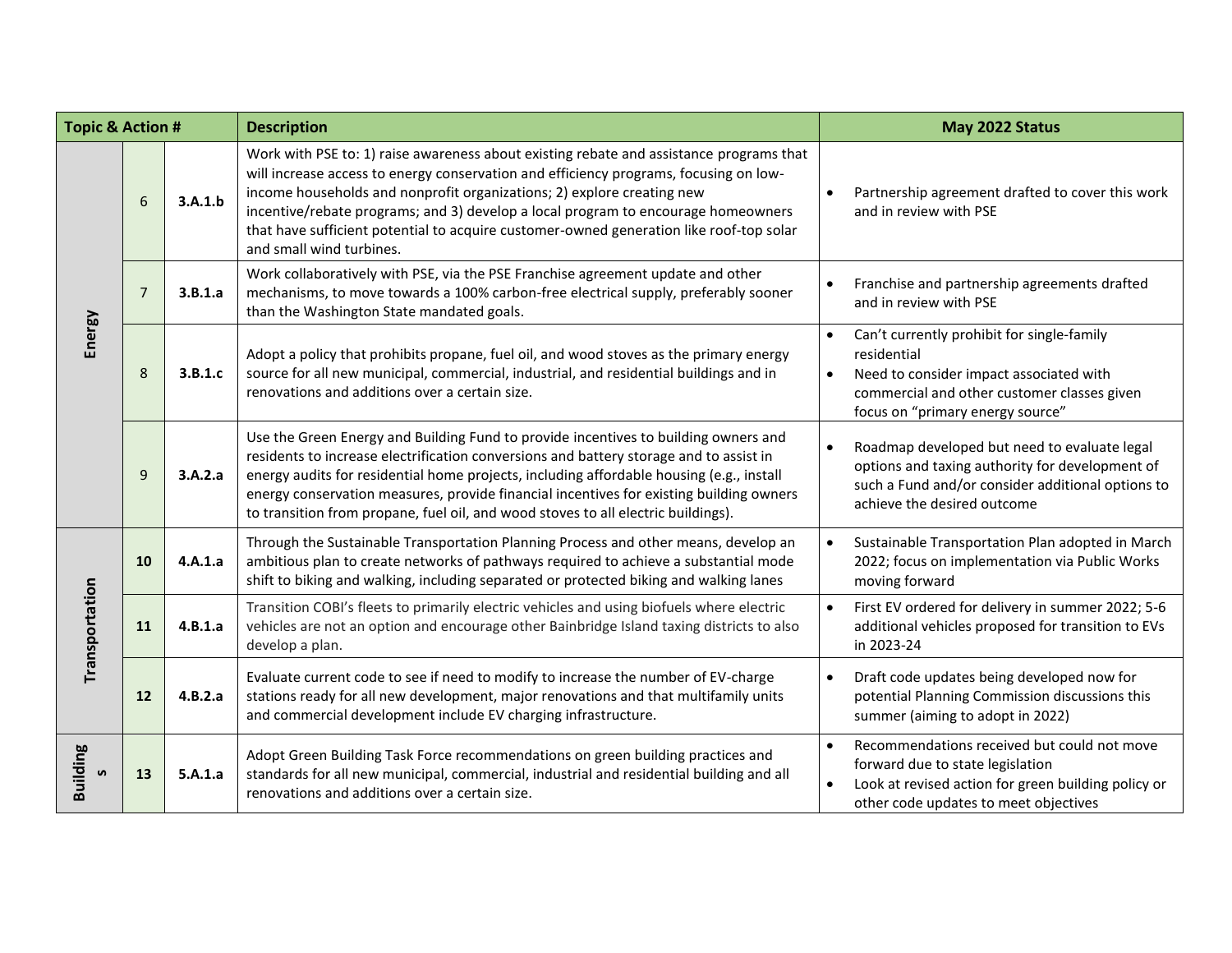| <b>Topic &amp; Action #</b> |           |                    | <b>Description</b>                                                                                                                                                                                                                                                                                                                                                                                                                                                                                                                                                                                                                               | May 2022 Status                                                                                                                                                                                                                                                                                                                                                                                                                                                   |
|-----------------------------|-----------|--------------------|--------------------------------------------------------------------------------------------------------------------------------------------------------------------------------------------------------------------------------------------------------------------------------------------------------------------------------------------------------------------------------------------------------------------------------------------------------------------------------------------------------------------------------------------------------------------------------------------------------------------------------------------------|-------------------------------------------------------------------------------------------------------------------------------------------------------------------------------------------------------------------------------------------------------------------------------------------------------------------------------------------------------------------------------------------------------------------------------------------------------------------|
| <b>Buildings</b>            | 14        | 5.B.1.a            | Build on preliminary sea-level rise assessment endorsed by CCAC. As recommended by<br>the 2019 CCAC Report on Sea Level Rise:<br>conduct a systematic, high-resolution analysis of exposure of City assets to sea level<br>1)<br>rise;<br>create a prioritized list for addressing COBI assets at high risk of sea level rise (e.g.,<br>2)<br>roadways that are expected in the coming decades to be sufficiently flooded that<br>they will not be functional for motorized transit); and<br>integrate sea level rise analysis into all City planning to identify and avoid or<br>3)<br>minimize risk to planned infrastructure and development. | DOE grant application related to this work was not<br>funded but they are still considering if they can<br>provide funding for this work in 2022<br>Design funding authorized to relocate the Wing<br>Point Sewer Pump Station out of a tidal zone that<br>is impacted by sea-level rise<br>Yeomalt Emergency Drainage Repairs project<br>completed to install a tidal valve on a stormwater<br>outfall to prevent upland flooding during<br>excessive high tides |
| Environment<br>Natural      | 15        | 6.A.2.a            | Work with COBI arborist and partnering community groups, as appropriate, to create a<br>preferred list of tree and plant species expected to be favored by climate change<br>projections for use in City planning and restoration efforts. This list can also be used to<br>advise local landowners and be applied to climate savvy development.                                                                                                                                                                                                                                                                                                 | New arborist recently joined the City; will look at<br>addressing this in 2022                                                                                                                                                                                                                                                                                                                                                                                    |
| Waste                       | <b>16</b> | 7.A.2.a            | Adopt an ordinance to reduce the use of single-use plastic food serviceware, including<br>utensils and take-out containers, by all Island food service establishments.                                                                                                                                                                                                                                                                                                                                                                                                                                                                           | Two ordinances adopted; ongoing<br>implementation                                                                                                                                                                                                                                                                                                                                                                                                                 |
| Community Engagement        | 17        | 8.A.1.a<br>8.A.1.b | Develop a web presence for climate change on City website and make climate<br>information widely and easily available to all community members.<br>Develop a dedicated climate change webpage on the City's website including links<br>to climate mitigation/adaptation resources on the CCAC website and make the CAP<br>widely available in on-line and in print formats.<br>Be a regional leader in recognizing the important role that municipal governments<br>can play in taking action to respond to climate change.                                                                                                                      | Website updated; print copies of CAP provided to<br>library and Senior Center                                                                                                                                                                                                                                                                                                                                                                                     |
|                             | 18        | 8.C.2.a            | Work with Bainbridge Prepares, the Bainbridge Island Fire Department, and others, to<br>establish community centers for recharging generators, cell phones during outages, and<br>providing emergency food/water.                                                                                                                                                                                                                                                                                                                                                                                                                                | Partially aligned with solar PV/battery project but<br>separate scope of work; received details from<br>similar project in Orlando that we could<br>potentially replicate                                                                                                                                                                                                                                                                                         |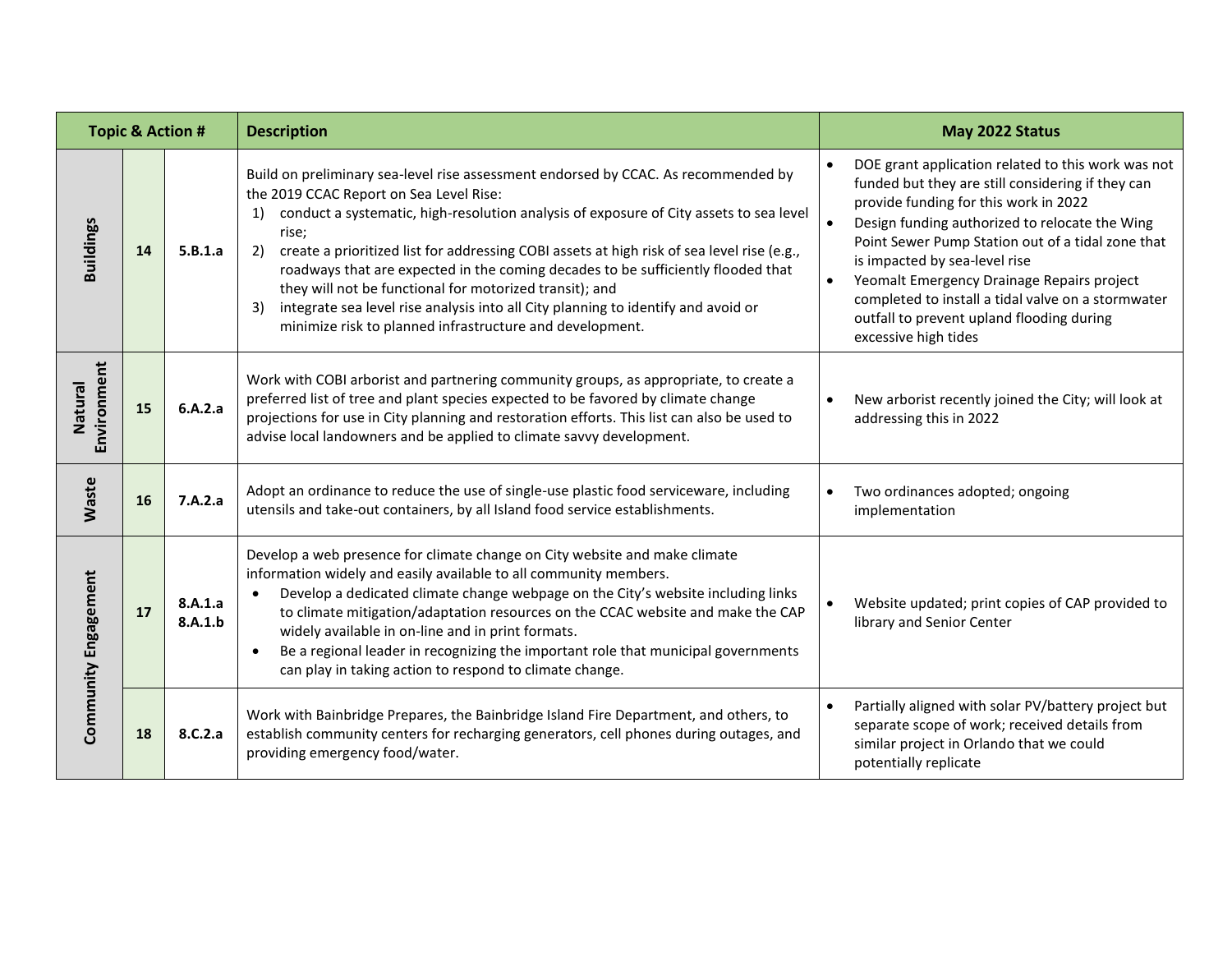Greetings David and Mike,

I wanted to share one last idea that feeds from my final meeting with teh Sustainable Transit group as a member of the Climate Change Advisory Committee last week.

In that meeting I floated the idea of supporting the WSF in developing a fare structure that incentivized EV use. Today I had a follow up call with WSF and they suggested that it would be beneficial for **BI Council to send a letter to WSF Commissioners** and our legislators promoting such an idea. To that end, I would encourage the CCAC to continue such an effort with Council. In addition they encouraged engagement of the **Ferry Advisory Committee member for Bainbridge Island** (Anthony Smallbeck).

This would be a great way to advance COBI's CAP transportation goals, and support the state EV goals.

Thank you for your continued efforts on behalf of the CCAC and our community!

Lara

\_\_\_\_\_\_\_\_\_\_\_\_\_\_\_\_\_\_\_\_\_\_\_\_\_\_\_\_\_\_\_\_\_\_\_\_\_\_\_\_\_\_\_\_\_\_\_\_\_\_\_\_\_\_\_\_\_\_\_\_\_\_\_\_\_\_\_\_\_\_\_\_\_\_\_\_\_\_\_\_

Here is a brief overview I wrote for the conversations I have had with WSF (I also shared this with Sen. Rolfes as a constituent):

The problems:

- Washington has set an ambitious target to transition transportation to elective vehicles
- Regional air quality (especially around the Puget Sound) is adversely affected many times of the year and this has a disproportionate impact on those that are already in poor health and lower income.
- Ferry staff is in short supply and their health is adversely impacted by car exhaust (which the most harmful exhaust emitted in the first few minutes on a cold engine as is experienced after even a shorter ferry ride)
- Many ferry drivers do not follow the no idling guidance in ferry waiting areas and on ferries, causing conflict and poor health outcomes

### Possible solution:

Incentivizes EV use on ferries. Clearly the ferry system cannot afford to create a discounted rate for EVs, but I think there are some options. Let me start by explaining the benefits. A ridiculous number of cars use the ferries every day. If all of those cars were EVs rather than internal combustion then it would: